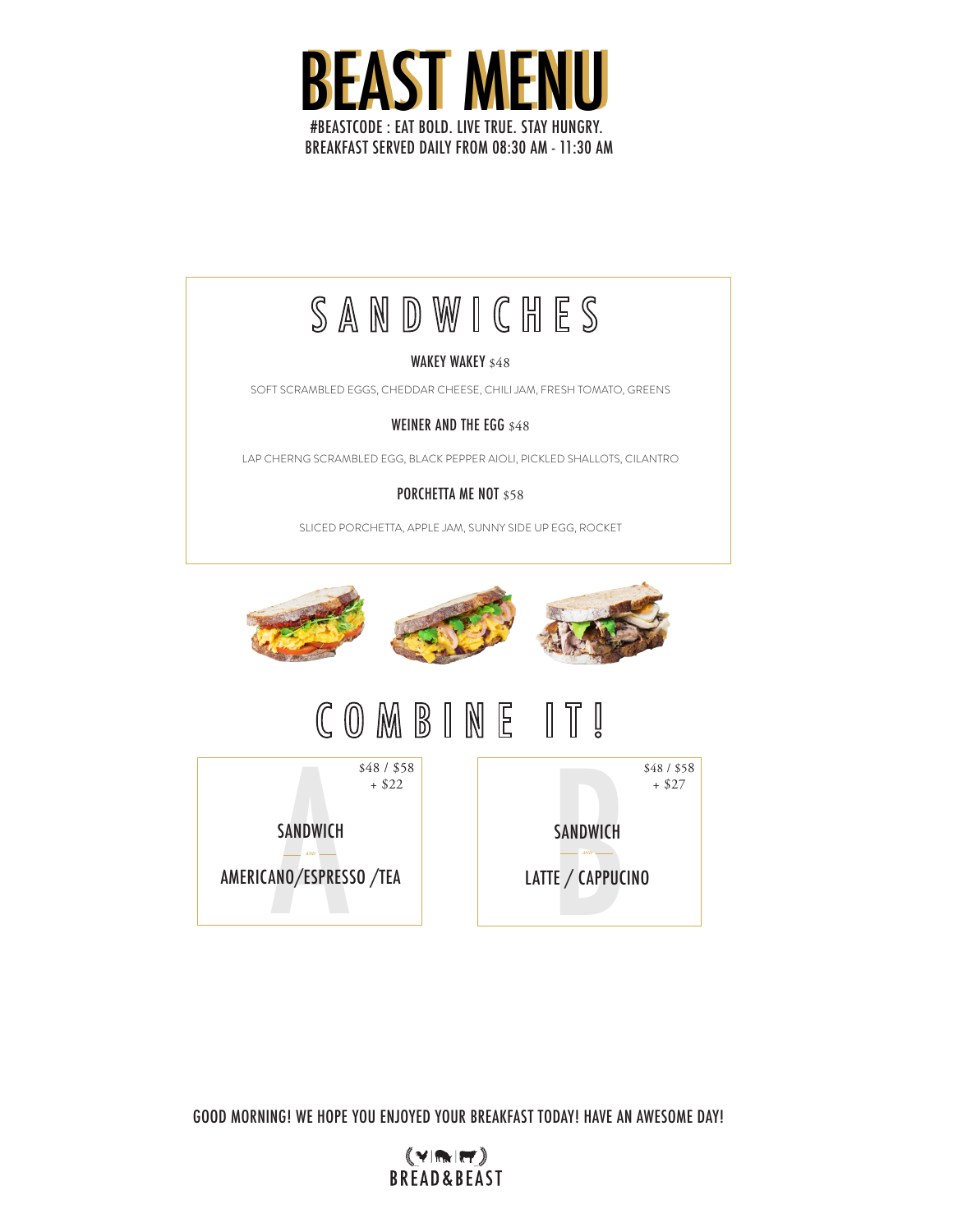

LUNCH SERVED DAILY FROM 12:00 PM - 18:30 PM.

# SANDWICHES

### UN'PORCHETT'ABLE \$68

HERBY PORCHETTA, GREEN SAUCE, PICKLED GREEN APPLE

### **KENTUCKY SAN \$68**

CRISPY FRIED CHICKEN, CURRY KEWPIE MAYO, NORI, SHREDDED WHITE CABBAGE, PICKLED GINGER

#### NGAU LAM WICH \$88

12 HOUR SLOW COOKED BEEF BRISKET, CHU HAO MAYO, SPRING ONION, PICKLED DAIKON

BEAST SPECIAL \$98

BE SURPRISED!





# SIDES

### SOUPS

CRISPY

LOTUS ROOT FRIES \$30 LOTUS ROOT CHIPS, FU YUE MAYO, SPRING ONION

LENNON FRIES \$35 FRESH CUT POTATOES, KEWPIE, OKONOMIYAKI SAUCE, BONITO FLAKES, SEAWEED, 63 DEGREE EGG SALADS

BROCK LEE \$38 / \$60 ROASTED BROCCOLI, APPLES, CARROTS, TOASTED PECANS, CRANBERRIES, BURNT LEMON VINEGRETTE

**BEAST TOSS \$38 / \$60** MIXED GREENS, FRESH CITRUS, PICKLED RED ONIONS, MINT, SHERRY VINEGRETTE



THANK YOU! WE HOPE YOU ENJOYED YOUR LUNCH TODAY! HAVE AN AMAZING REST OF THE AFTERNOON!

 $(\gamma)$ m  $(\pi)$ **BREAD&BEAST** 

GAZPACHO \$40 TOMATO, CUCUMBERS, PEPPERS, PICKLED CHERRY TOMATOES